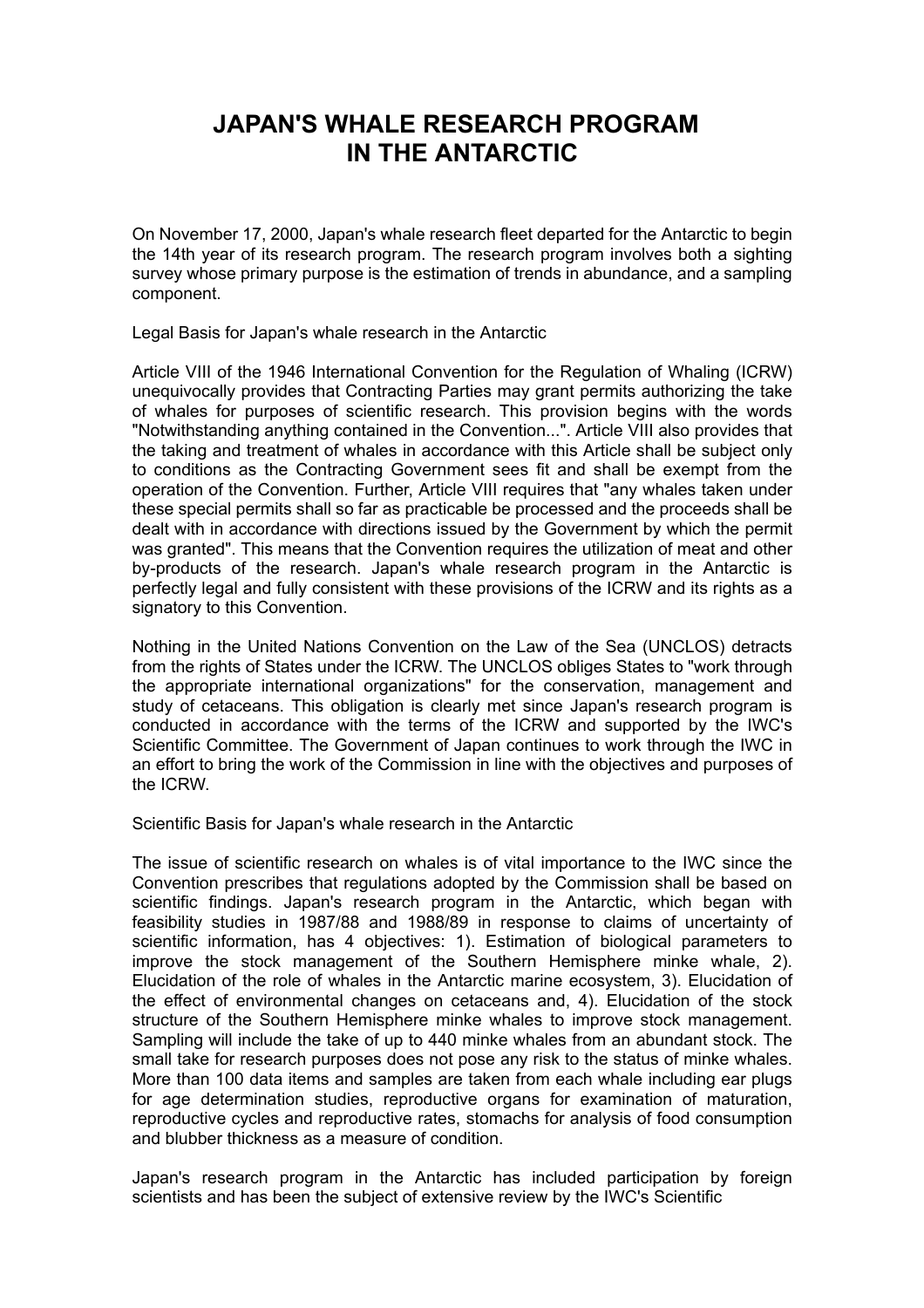Committee. The Scientific Committee has noted that the program has provided considerable data which could be directly relevant for management and that the results of this program have the potential to improve the management of minke whales. The Scientific Committee has also noted that non-lethal means to obtain some of this information are unlikely to be successful in the Antarctic. The meaning of this advice is unambiguous, however, it has been misrepresented in a number of resolutions adopted by the IWC's Plenary sessions. These resolutions, adopted for political reasons and without scientific basis, urge Japan to refrain from issuing special permits for taking whales. The Government of Japan has rejected these resolutions since they are an infringement on its fundamental rights as a signatory government to the 1946 Convention and because they contradict the findings of the IWC Scientific Committee which has commended both the quality and quantity of the results from this research program. Clearly, if we are to base the management of whale resources on scientific findings, as required by the ICRW, the conclusions of the Scientific Committee argue strongly for continuation of this research program.

The estimate for Southern Hemisphere minke whale population size agreed to by the IWC's Scientific Committee in 1990 was based on survey data from 1982/83 to 1989/90. This estimate was 760,000 animals. It is 10 years since that estimate was made and the Scientific Committee has now said that it its unable to provide reliable estimates of current minke whale abundance. We should not be surprised that over a period of 10 years, populations of individual species within a dynamic ecosystem may change. If new estimates are somewhat lower, it could be a natural consequence of a fast growing resource over-shooting and then returning to a new carrying capacity that reflects an increase in the population of other whale species. Whatever the new estimate may be, even if it were substantially lower than 760,000, it is clear that the population is abundant and in no way threatened by the small research take of 440 animals. In fact, much of the scientific data that the IWC's Scientific Committee will use to make its new population assessment will come from Japan's research program.

Much has been learned from Japan's whale research programs including valuable information related to genetic make-up, reproduction and geographical distribution and the feeding habits of whales. The research has found for example that whales are consuming 3 to 5 times the amount of marine living resources as are caught for human consumption. This is an important issue for world food security. Our research has also showed that contaminant levels in Antarctic minke whales are very low.

The IWC's Southern Ocean Sanctuary

Contrary to the principle that the management of living resources should be based on scientific findings, the Southern Ocean Sanctuary prohibits the commercial taking of whales "irrespective of the conservation status of baleen and toothed whales in this Sanctuary".

The Sanctuary was adopted in 1994 in the absence of advice from the Scientific Committee that such measure was necessary to carry out the objectives and purposes of the ICRW and to provide for the conservation, development and optimum utilization of whale resources. This action by the Commission ignored Article V 2. of the ICRW which requires that regulations "shall be such as are necessary to carry out the objectives and purposes of this ConventionÉ" , "shall be based on scientific findingsÉ" and "shall take into consideration the interests of the consumers of whale products and the whaling industry." It also ignored the fact that the area encompassed by the Southern Ocean Sanctuary has the world's largest population of whales and that this represents a valuable food resource for humans. The Government of Japan is committed to the principle that the management of whales, and all marine resources, should be based on scientific findings.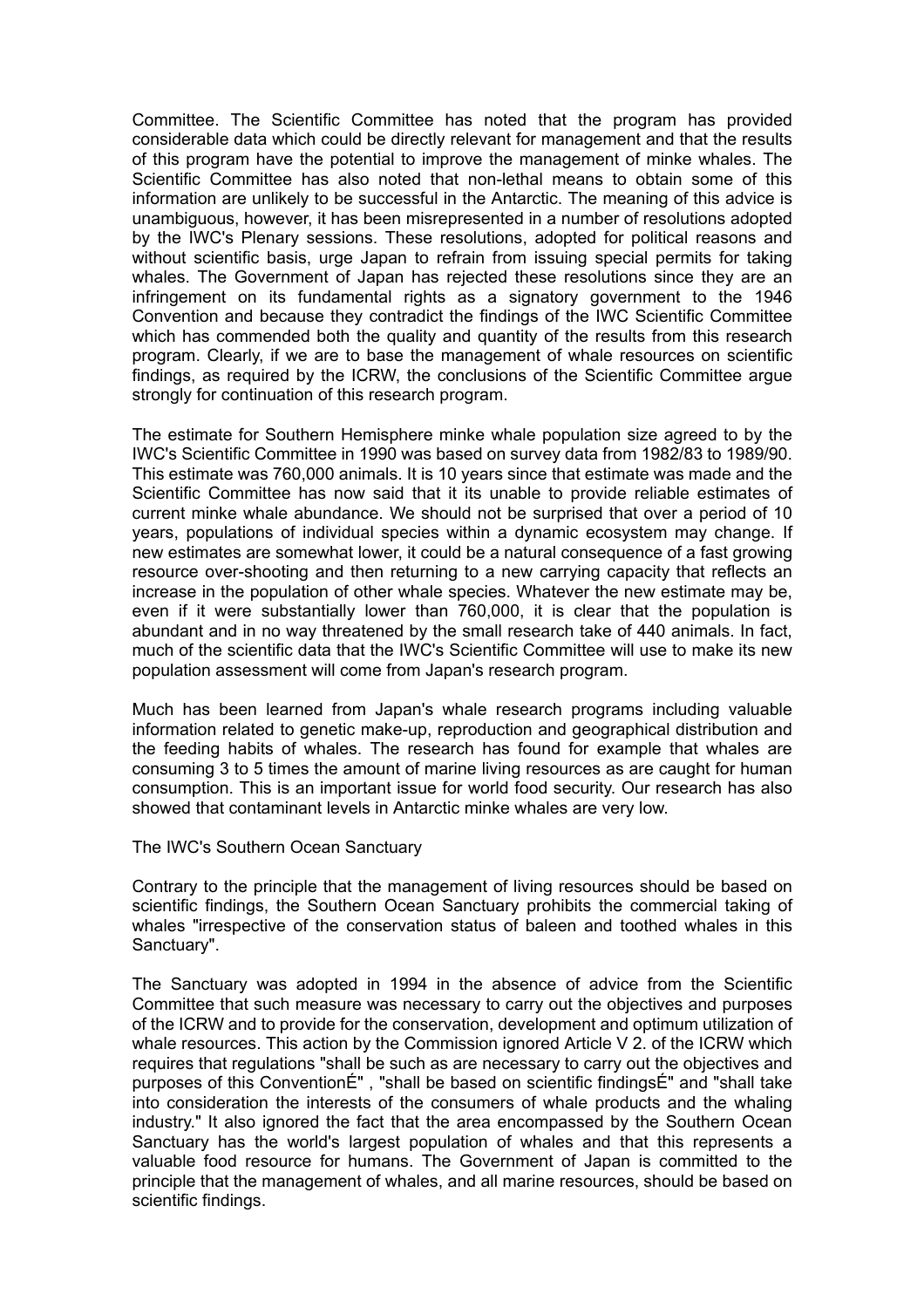Further, the IWC has been provided with a comprehensive legal analysis related to the designation of the Southern Ocean Sanctuary which concludes that the IWC exceeded its authority under the Convention and that the establishment of the Southern Ocean Sanctuary violates the treaty. Notwithstanding this, the Southern Ocean Sanctuary applies to commercial whaling. It does not apply to the taking of whales for research purposes.

## Whales as food and Japanese culture

The Japanese have been eating whale meat and utilizing whalebones, blubber and oil for more than two thousand years. Active hunting for large cetaceans has a history of more than 400 years. Offshore whaling activities began after the Meiji Restoration in 1868, however some whaling remained within the traditional areas where it still plays an important role as the basis of solidarity in the community. In the years immediately following World War II (1947Ð1949) the consumption of whale meat was about 45% of the total meat consumption in Japan after which it remained at about 30%. However, since the 1960's the supply of whale meat has gradually declined and accordingly consumption has been reduced. The significance of whale meat in Japanese dietary habits, however is still very important at present.

Japanese dietary habits which have been deeply rooted in history show that whale meat has been a protein source as ordinary everyday food but it also has been treated as a special food with regional and social significance. In the areas where whaling has been conducted traditionally, these dietary habits have become an integral part of the community such that all local ceremonies or festivities include the serving of some whale meat dishes.

The whale to the Japanese in ancient times was a kind of fish that was thought to be brave and great. Today, along with all other marine resources, whales continue to be viewed as a source of food to be used sustainably. The total protection of all whales irrespective of their stock status as promoted by some members of the IWC and some environmental and animal welfare organizations is contradictory to Japanese cultural values where whale meat is still eaten and where whales are still revered through religious ceremonies and festivals. This is particularly so for those communities where the local peoples lives have depended on whaling activities.

In December 1995, ninety-five States agreed to a Declaration and Plan of Action on the occasion of the International Conference on the Sustainable Contribution of Fisheries to Food Security hosted by the Government of Japan with technical assistance from the Food and Agriculture Organization of the United Nations. Among other things, the Declaration specifically "Call(s) for an increase in the respect and understanding of social, economic and cultural differences among States and regions in the use of living resources, especially cultural diversity in dietary habits, consistent with management objectives". Sustainable whaling and the consumption of whale meat in Japan is fully consistent with this Declaration. The principles of sustainable use of resources and respect for cultural diversity are accepted as a standard world-wide and are a prerequisite to cooperation in the international management of ocean resources. The position of those opposed to whaling, irrespective of the status of stocks, is contrary to these widely accepted principles which have now been enshrined in numerous international agreements, covenants and other documents.

## **Conclusions**

Criticism that Japan's whale research program in the Antarctic undermines the intent of the IWC's Southern Ocean Sanctuary and the moratorium on commercial whaling, that